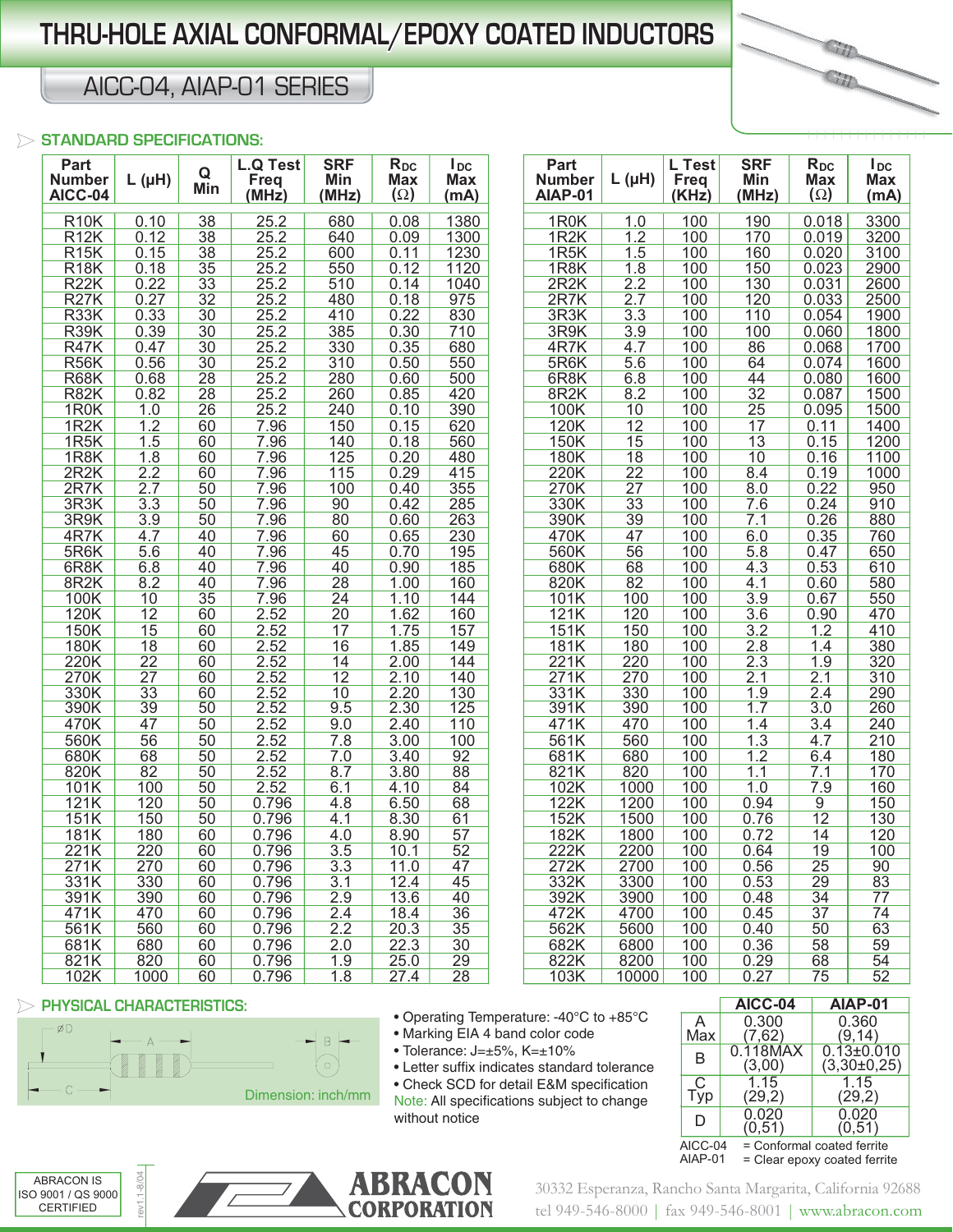# **THRU-HOLE AXIAL POWER INDUCTORS**

## AIAP-02, AIAP-03 SERIES

#### **FEATURES:**

- Ferrite core with heat shrink tube
- Wire wound construction

#### **OPTIONS:**

- Bulk Pack is standard • Ammo Pack available
- 

### **APPLICATIONS:**

• Electronic Appliance

|||||||||||||||

• Automotive system

#### **STANDARD SPECIFICATIONS:**

| Part<br><b>Number</b><br>AIAP-02        | $L(\mu H)$<br>±10% | $R_{DC}$<br><b>Max</b><br>$(\Omega)$ | $I_{DC}$<br><b>Max</b><br>(A) | Part<br><b>Number</b><br><b>AIAP-02</b> | $L(\mu H)$<br>±10% | $\overline{R}_{DC}$<br>Max<br>$(\Omega)$ | $I_{DC}$<br><b>Max</b><br>(A) | <b>Part</b><br><b>Number</b><br>AIAP-02 | $L(\mu H)$<br>±10% | $\overline{R}_{DC}$<br>Max<br>$(\Omega)$        | $I_{DC}$<br><b>Max</b><br>(A) |
|-----------------------------------------|--------------------|--------------------------------------|-------------------------------|-----------------------------------------|--------------------|------------------------------------------|-------------------------------|-----------------------------------------|--------------------|-------------------------------------------------|-------------------------------|
| 3R9                                     | 3.9                | 0.019                                | 7.3                           | 680                                     | 68                 | 0.142                                    | 1.5                           | 122                                     | 1200               | 2.65                                            | 0.35                          |
| 4R7                                     | 4.7                | 0.022                                | 6.3                           | 820                                     | 82                 | 0.152                                    | 1.4                           | 152                                     | 1500               | 3.45                                            | 0.33                          |
| 5R6                                     | 5.6                | 0.024                                | 5.6                           | 101                                     | 100                | 0.208                                    | 1.2                           | 182                                     | 1800               | 4.03                                            | 0.29                          |
| 6R8                                     | 6.8                | 0.026                                | 5.3                           | 121                                     | 120                | 0.283                                    | 1.1                           | 222                                     | 2200               | 4.48                                            | 0.27                          |
| 8R2                                     | 8.2                | 0.028                                | 4.5                           | 151                                     | 150                | 0.340                                    | 1.0                           | 272                                     | 2700               | 5.40                                            | 0.24                          |
| 100                                     | 10                 | 0.033                                | 4.1                           | 181                                     | 180                | 0.362                                    | 0.95                          | 332                                     | 3300               | 6.56                                            | 0.22                          |
| 120                                     | 12                 | 0.037                                | 3.6                           | 221                                     | 220                | 0.430                                    | 0.86                          | 392                                     | 3900               | 8.63                                            | 0.20                          |
| 150                                     | 15                 | 0.040                                | $\overline{3.3}$              | 271                                     | 270                | 0.557                                    | 0.77                          | 472                                     | 4700               | 9.66                                            | 0.18                          |
| 180                                     | 18                 | 0.044                                | 3.0                           | 331                                     | 330                | 0.655                                    | 0.70                          | 562                                     | 5600               | 13.9                                            | 0.17                          |
| 220                                     | $\overline{22}$    | 0.050                                | 2.7                           | 391                                     | 390                | 0.772                                    | 0.64                          | 682                                     | 6800               | 16.3                                            | 0.15                          |
| 270                                     | $\overline{27}$    | 0.056                                | 2.5                           | 471                                     | 470                | 1.15                                     | 0.59                          | 822                                     | 8200               | 20.8                                            | 0.14                          |
| 330                                     | 33                 | 0.076                                | 2.2                           | 561                                     | 560                | 1.27                                     | 0.54                          | 103                                     | 10000              | 26.4                                            | 0.14                          |
| 390                                     | $\overline{39}$    | 0.094                                | 2.0                           | 681                                     | 680                | 1.61                                     | 0.49                          | 123                                     | 12000              | 29.9                                            | 0.11                          |
| 470                                     | 47                 | 0.109                                | 1.8                           | 821                                     | 820                | 1.96                                     | 0.44                          | 153                                     | 15000              | 42.5                                            | 0.10                          |
| 560                                     | 56                 | 0.131                                | 1.7                           | 102                                     | 1000               | 2.30                                     | 0.40                          | 183                                     | 18000              | 48.3                                            | 0.09                          |
| Part<br><b>Number</b><br><b>AIAP-03</b> | $L(\mu H)$<br>±10% | $R_{DC}$<br><b>Max</b><br>$(\Omega)$ | $I_{DC}$<br><b>Max</b><br>(A) | Part<br><b>Number</b><br>AIAP-03        | $L(\mu H)$<br>±10% | $R_{DC}$<br><b>Max</b><br>$(\Omega)$     | $I_{DC}$<br><b>Max</b><br>(A) | Part<br><b>Number</b><br>AIAP-03        | $L(\mu H)$<br>±10% | $\overline{R}_{DC}$<br><b>Max</b><br>$(\Omega)$ | $I_{DC}$<br><b>Max</b><br>(A) |
| 3R9                                     | 3.9                | 0.007                                | 15.5                          | 121                                     | 120                | 0.113                                    | 2.54                          | 392                                     | 3900               | 2.75                                            | 0.430                         |
| 4R7                                     | 4.7                | 0.008                                | 13.9                          | 151                                     | 150                | 0.129                                    | 2.22                          | 472                                     | 4700               | 3.19                                            | 0.390                         |
| 5R6                                     | 5.6                | 0.011                                | 12.6                          | 181                                     | 180                | 0.150                                    | 1.98                          | 562                                     | 5600               | 3.92                                            | 0.359                         |
| 6R <sub>8</sub>                         | 6.8                | 0.013                                | 11.6                          | 221                                     | 220                | 0.162                                    | 1.89                          | 682                                     | 6800               | 5.69                                            | 0.322                         |
| 8R2                                     | 8.2                | 0.017                                | 9.89                          | 271                                     | 270                | 0.208                                    | 1.63                          | 822                                     | 8200               | 6.32                                            | 0.293                         |
| 100                                     | 10                 | 0.019                                | 8.70                          | 331                                     | 330                | 0.212                                    | 1.51                          | 103                                     | 10000              | 7.30                                            | 0.266                         |
| 120                                     | $\overline{12}$    | 0.000                                | 8.21                          | 391                                     | 390                | 0.281                                    | 1.39                          | 123                                     | 12000              | 10.0                                            | 0.257                         |
| 150                                     | 15                 | 0.022                                | 7.34                          | 471                                     | 470                | 0.380                                    | 1.24                          | 153                                     | 15000              | 11.2                                            | 0.230                         |
| 180                                     | 18                 | 0.023                                | 6.64                          | 561                                     | 560                | 0.420                                    | 1.17                          | 183                                     | 18000              | 15.2                                            | 0.210                         |
| 220                                     | 22                 | 0.026                                | 6.07                          | 681                                     | 680                | 0.548                                    | 1.05                          | 223                                     | 22000              | 16.8                                            | 0.190                         |
| 270                                     | $\overline{27}$    | 0.027                                | 5.36                          | 821                                     | 820                | 0.655                                    | 0.97                          | 273                                     | 27000              | 18.6                                            | 0.171                         |
| 330                                     | $\overline{33}$    | 0.032                                | 4.83                          | 102                                     | 1000               | 0.844                                    | 0.87                          | 333                                     | 33000              | 26.7                                            | 0.155                         |
| 390                                     | 39                 | 0.033                                |                               | 122                                     | 1200               | 1.04                                     | 0.79                          | 393                                     | 39000              | 29.0                                            | 0.143                         |
| 470                                     |                    |                                      | 4.36                          |                                         |                    |                                          |                               |                                         |                    |                                                 |                               |
| 560                                     | 47                 | 0.035                                | 3.98                          | 152                                     | 1500               | 1.18                                     | 0.70                          | 473                                     | 47000              | 31.8                                            | 0.131                         |
|                                         | 56                 | 0.037                                | 3.66                          | 182                                     | 1800               | 1.56                                     | 0.64                          | 563                                     | 56000              | 42.6                                            | 0.119                         |
| 680                                     | 68                 | 0.047                                | 3.31                          | 222                                     | 2200               | 2.00                                     | 0.58                          | 683                                     | 68000              | 46.9                                            | 0.108                         |
| 820<br>101                              | 82<br>100          | 0.060<br>0.090                       | 3.10<br>2.79                  | 272<br>332                              | 2700<br>3300       | 2.06<br>2.63                             | 0.53<br>0.47                  | 823<br>104                              | 82000<br>100000    | 64.9<br>71.7                                    | 0.099<br>0.098                |

#### **PHYSICAL CHARACTERISTICS:**



|     | AIAP-02              | AIAP-03          |  |  |  |  |  |  |  |
|-----|----------------------|------------------|--|--|--|--|--|--|--|
| Α   | 0.55                 | 0.375            |  |  |  |  |  |  |  |
| Max | (14, 0)              | (9,53)           |  |  |  |  |  |  |  |
| В   | 0.26                 | $0.13 \pm 0.010$ |  |  |  |  |  |  |  |
| Max | (6, 6)               | $(3,30\pm0,25)$  |  |  |  |  |  |  |  |
| C   | 1.15                 | 1.15             |  |  |  |  |  |  |  |
| Typ | (29,2)               | (29,2)           |  |  |  |  |  |  |  |
| D   | 0.032                | 0.032            |  |  |  |  |  |  |  |
|     | (0,81)               | (0, 81)          |  |  |  |  |  |  |  |
|     | DIMENSION: inch/(mm) |                  |  |  |  |  |  |  |  |

• Operating Temperature: -45°C to +85°C • Wrap with UL heat shrink tube

- Add -K for Lp tolerance ±10%
- Lp measures at 100KHz, 0.1VRMS

• Check SCD for detail E&M specification Note: All specifications subject to change without notice.

ABRACON IS ISO 9001 / QS 9000 CERTIFIED



30332 Esperanza, Rancho Santa Margarita, California 92688 tel 949-546-8000 | fax 949-546-8001 | www.abracon.com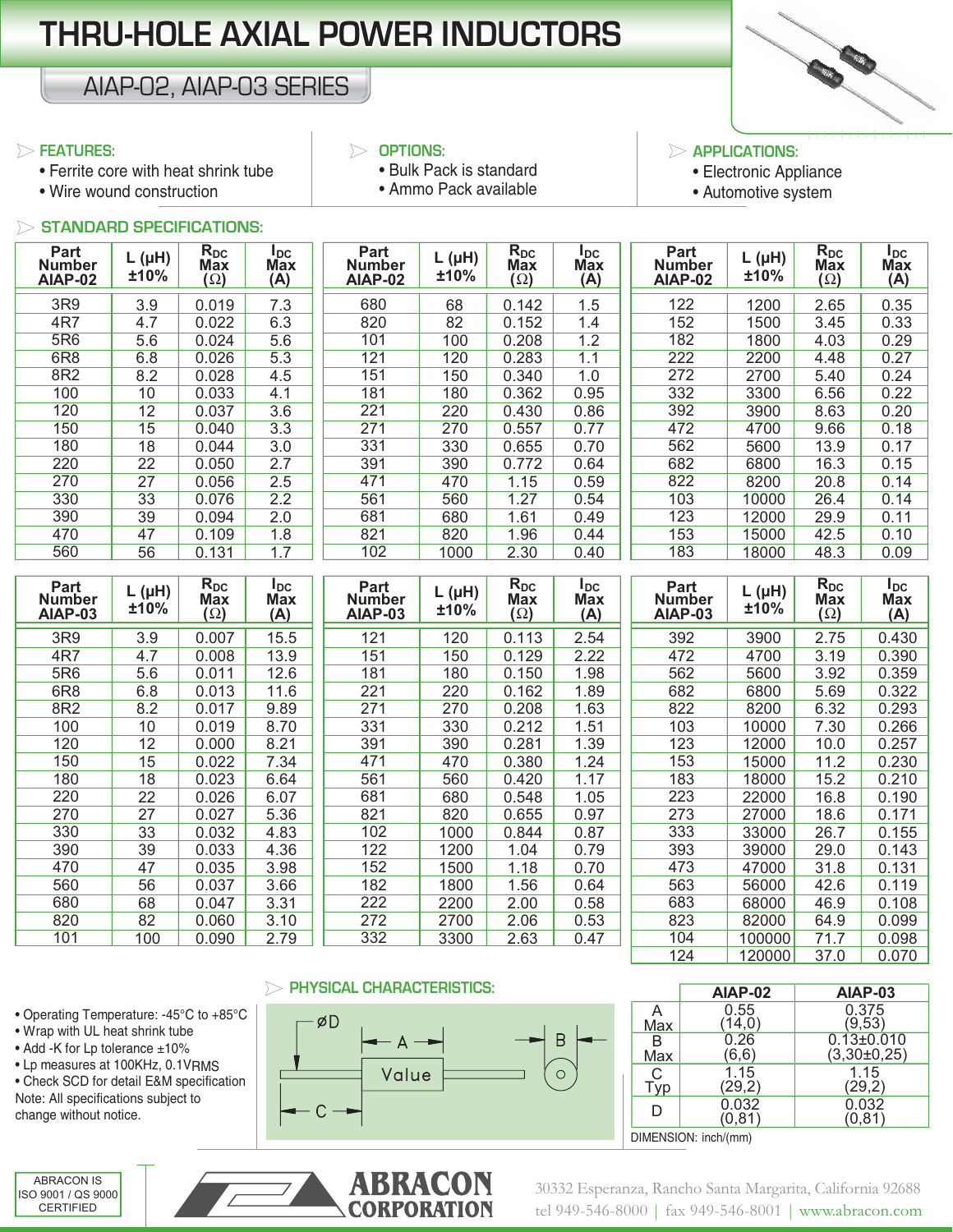# **THRU-HOLE AXIAL POWER INDUCTORS HRU-HOLE**

## AIAP-04, AIAP-05 SERIES

#### **FEATURES:**

#### **OPTIONS:** • Bulk Pack is standard

• Ammo Pack available

- Ferrite core with UL tube
- Wire wound construction

#### **STANDARD SPECIFICATIONS: PHYSICAL CHARACTERISTICS:**

| Part No.    |                 | <b>I</b> <sub>DC</sub> | $R_{DC}$       | A           | в           | င              |
|-------------|-----------------|------------------------|----------------|-------------|-------------|----------------|
| AIAP-04     | (Hu)            | (A Max)                | $(\Omega$ Max) | <b>Max</b>  | Max         | <b>Typical</b> |
| 500-2.5     | 50              | 2.5                    | 0.120          | 0.475/12.07 | 0.800/20,32 | 0.032/0.81     |
| 101-2.1     | 100             | 2.1                    | 0.160          | 0.475/12.07 | 0.800/20.32 | 0.032/0.81     |
| $251 - 1.8$ | 250             | 1.8                    | 0.280          | 0.475/12.07 | 1.050/26,67 | 0.032/0,81     |
| $501 - 1.6$ | 500             | 16                     | 0.420          | 0.550/13,97 | 1.050/26,67 | 0.032/0,81     |
| 102-1.4     | 1000            | 1.4                    | 0.600          | 0.550/13.97 | 1.175/29.85 | 0.032/0.81     |
| 270-3.7     | 27              | 3.7                    | 0.060          | 0.500/12.70 | 0.800/20.32 | 0.032/0.81     |
| $500 - 3.1$ | 50              | 3.1                    | 0.085          | 0.500/12.70 | 0.800/20.32 | 0.032/0.81     |
| 101-2.7     | 100             | 2.7                    | 0.120          | 0.500/12.70 | 0.920/23.37 | 0.032/0,81     |
| $251 - 2.4$ | 250             | 2.4                    | 0.200          | 0.600/15,24 | 0.920/23,37 | 0.032/0,81     |
| $501 - 2.3$ | 500             | 2.3                    | 0.320          | 0.750/19.05 | 1.050/26.67 | 0.032/0.81     |
| $50 - 6.8$  | 5               | 6.8                    | 0.015          | 0.475/12.07 | 0.800/20,32 | 0.032/0,81     |
| 100-6.1     | 10              | 6.1                    | 0.021          | 0.475/12.07 | 0.920/23.37 | 0.032/0.81     |
| 270-4.8     | $\overline{27}$ | 4.8                    | 0.040          | 0.550/13,97 | 0.800/20,32 | 0.032/0,81     |
| 500-4.3     | 50              | 4.3                    | 0.050          | 0.550/13.97 | 0.920/23.37 | 0.032/0,81     |
| 880-2.5     | 88              | 2.5                    | 0.035          | 0.550/13.97 | 0.920/23.37 | 0.032/0.81     |
| 101-4.2     | 100             | 4.2                    | 0.070          | 0.550/13,97 | 1.175/29.85 | 0.032/0.81     |
| $50-9.3$    | 5               | 9.3                    | 0.010          | 0.475/12.07 | 1.050/26.67 | 0.040/1.02     |
| 100-8.3     | 10              | 8.3                    | 0.015          | 0.475/12.07 | 1.050/26.67 | 0.040/1.02     |
| 270-6.5     | 27              | 6.5                    | 0.030          | 0.700/17,78 | 1.050/26,67 | 0.040/1,02     |
| 500-6.1     | 50              | 6.1                    | 0.040          | 0.700/17,78 | 1.050/26,67 | 0.040/1,02     |
| 101-5.9     | 100             | 5.9                    | 0.060          | 0.700/17.78 | 1.300/33.02 | 0.040/1,02     |

| $\triangleright$ applications: |  |  |  |  |  |  |  |  |  |
|--------------------------------|--|--|--|--|--|--|--|--|--|

- Electronic Appliance
- Automotive system



• UL Polyolefin Tubing, 2,500 VRMS isolation

- Operating Temp: -55°C to 125°C
- Lp measure at 10 KHz 0.1VRMS.
- Tolerance: J=±5%, K=±10%, L=±15%, M=20%
- Add tolerance after the part no.
- Check SCD for detail E&M specification

• Marking: Inductance value and tolerance Note: All specifications subject to change without notice

Dimension: inch/mm

| Part<br><b>Number</b><br><b>AIAP-05-</b> | (µH)<br>±10%    | <b>R</b> <sub>DC</sub><br><b>Max</b><br>$\left(\Omega\right)$ | lDC.<br><b>Max</b><br>(A) | Part<br><b>Number</b><br><b>AIAP-05-</b> | (µH)<br>±10% | <b>R</b> <sub>pc</sub><br><b>Max</b><br>$(\Omega)$ | <b>IDC</b><br><b>Max</b><br>(A) | <b>Part</b><br><b>Number</b><br><b>AIAP-05-</b> | $(\mu H)$<br><b>£10%</b> | R <sub>DC</sub><br>Max<br>$(\Omega)$ |
|------------------------------------------|-----------------|---------------------------------------------------------------|---------------------------|------------------------------------------|--------------|----------------------------------------------------|---------------------------------|-------------------------------------------------|--------------------------|--------------------------------------|
|                                          |                 |                                                               |                           |                                          |              |                                                    |                                 |                                                 |                          |                                      |
| 3R9                                      | 3.9             | 0.019                                                         | 3.60                      | 680                                      | 68           | 0.145                                              | 0.88                            | 122                                             | 1200                     | 2.65                                 |
| 4R7                                      | 4.7             | 0.027                                                         | 3.30                      | 820                                      | 82           | 0.152                                              | 0.80                            | 152                                             | 1500                     | 3.45                                 |
| 5R6                                      | 5.6             | 0.024                                                         | 3.00                      | 101                                      | 100          | 0.208                                              | 0.73                            | 182                                             | 1800                     | 4.03                                 |
| 6R <sub>8</sub>                          | 6.8             | 0.026                                                         | 2.70                      | 121                                      | 120          | 0.283                                              | 0.66                            | 222                                             | 2200                     | 4.48                                 |
| 8R2                                      | 8.2             | 0.028                                                         | 2.50                      | 151                                      | 150          | 0.340                                              | 0.60                            | 272                                             | 2700                     | 5.90                                 |
| 100                                      | 10              | 0.033                                                         | 2.30                      | 181                                      | 180          | 0.362                                              | 0.54                            | 332                                             | 3300                     | 6.56                                 |
| 120                                      | 12              | 0.037                                                         | 2.10                      | 221                                      | 220          | 0.430                                              | 0.49                            | 392                                             | 3900                     | 8.63                                 |
| 150                                      | 15              | 0.040                                                         | 1.90                      | 271                                      | 270          | 0.557                                              | 0.45                            | 472                                             | 4700                     | 10.5                                 |
| 180                                      | 18              | 0.044                                                         | 1.70                      | 331                                      | 330          | 0.665                                              | 0.40                            | 562                                             | 5600                     | 13.9                                 |
| 220                                      | 22              | 0.050                                                         | 1.50                      | 391                                      | 390          | 0.772                                              | 0.37                            | 682                                             | 6800                     | 16.3                                 |
| 270                                      | 27              | 0.058                                                         | 1.40                      | 471                                      | 470          | 1.150                                              | 0.34                            | 822                                             | 8200                     | 20.8                                 |
| 330                                      | $\overline{33}$ | 0.075                                                         | 1.30                      | 561                                      | 560          | 1.270                                              | 0.31                            | 103                                             | 10000                    | 26.4                                 |
| 390                                      | 39              | 0.094                                                         | 1.20                      | 681                                      | 680          | 1.61                                               | 0.280                           | 123                                             | 12000                    | 29.9                                 |
| 470                                      | 47              | 0.109                                                         | 1.10                      | 821                                      | 820          | 1.96                                               | 0.260                           | 153                                             | 15000                    | 42.5                                 |
| 560                                      | 56              | 0.140                                                         | n 97                      | 102                                      | 1000.        | ୨ २०                                               | <u>በ 23ሀ</u>                    | 183                                             | 18000.                   | $\overline{AB}$ 3                    |

| Part<br>umber<br>AP-05- | $(\mu H)$<br>±10% | <b>R</b> <sub>DC</sub><br>Max<br>$\Omega$ ) | lDC.<br>Max<br>(A) | Part<br><b>Number</b><br><b>AIAP-05-</b> | $(\mu H)$<br>±10% | <b>R</b> <sub>DC</sub><br>Max<br>$\Omega$ ) | lDC.<br><b>Max</b><br>(A) | <b>Part</b><br>Number<br><b>AIAP-05-</b> | $(\mu H)$<br>±10% | $R_{DC}$<br>Max<br>$(\Omega)$ |
|-------------------------|-------------------|---------------------------------------------|--------------------|------------------------------------------|-------------------|---------------------------------------------|---------------------------|------------------------------------------|-------------------|-------------------------------|
| 3R9                     | 3.9               | 0.019                                       | 3.60               | 680                                      | 68                | 0.145                                       | 0.88                      | 122                                      | 1200              | 2.65                          |
| 4R7                     | 4.7               | 0.027                                       | 3.30               | 820                                      | 82                | 0.152                                       | 0.80                      | 152                                      | 1500              | 3.45                          |
| 5R6                     | 5.6               | 0.024                                       | 3.00               | 101                                      | 100               | 0.208                                       | 0.73                      | 182                                      | 1800              | 4.03                          |
| 6R8                     | 6.8               | 0.026                                       | 2.70               | 121                                      | 120               | 0.283                                       | 0.66                      | 222                                      | 2200              | 4.48                          |
| 8R2                     | 8.2               | 0.028                                       | 2.50               | 151                                      | 150               | 0.340                                       | 0.60                      | 272                                      | 2700              | 5.90                          |
| 100                     | 10                | 0.033                                       | 2.30               | 181                                      | 180               | 0.362                                       | 0.54                      | 332                                      | 3300              | 6.56                          |
| 120                     | 12                | 0.037                                       | 2.10               | 221                                      | 220               | 0.430                                       | 0.49                      | 392                                      | 3900              | 8.63                          |
| 150                     | 15                | 0.040                                       | 1.90               | 271                                      | 270               | 0.557                                       | 0.45                      | 472                                      | 4700              | 10.5                          |
| 180                     | 18                | 0.044                                       | 1.70               | 331                                      | 330               | 0.665                                       | 0.40                      | 562                                      | 5600              | 13.9                          |
| 220                     | 22                | 0.050                                       | 1.50               | 391                                      | 390               | 0.772                                       | 0.37                      | 682                                      | 6800              | 16.3                          |
| 270                     | 27                | 0.058                                       | 1.40               | 471                                      | 470               | 1.150                                       | 0.34                      | 822                                      | 8200              | 20.8                          |
| 330                     | 33                | 0.075                                       | 1.30               | 561                                      | 560               | 1.270                                       | 0.31                      | 103                                      | 10000             | 26.4                          |
| 390                     | 39                | 0.094                                       | 1.20               | 681                                      | 680               | 1.61                                        | 0.280                     | 123                                      | 12000             | 29.9                          |
| 470                     | 47                | 0.109                                       | 1.10               | 821                                      | 820               | 1.96                                        | 0.260                     | 153                                      | 15000             | 42.5                          |
| 560                     | 56                | 0.140                                       | 0.97               | 102                                      | 1000              | 2.30                                        | 0.230                     | 183                                      | 18000             | 48.3                          |

| Part<br>Number<br><b>AIAP-05-</b> | L<br>(Hu)<br>±10% | $R_{DC}$<br>Max<br>$(\Omega)$ |
|-----------------------------------|-------------------|-------------------------------|
| 122                               | 1200              | 2.65                          |
| 152                               | 1500              | 3.45                          |
| 182                               | 1800              | 4.03                          |
| 222                               | 2200              | 4.48                          |
| 272                               | 2700              | 5.90                          |
| 332                               | 3300              | 6.56                          |
| 392                               | 3900              | 8.63                          |
| 472                               | 4700              | 10.5                          |
| 562                               | 5600              | 13.9                          |
| 682                               | 6800              | 16.3                          |
| 822                               | 8200              | 20.8                          |
| 103                               | 10000             | 26.4                          |
| 123                               | 12000             | 29.9                          |
| 153                               | 15000             | 42.5                          |
| 183                               | 18000             | 48.3                          |

#### **PHYSICAL CHARACTERISTICS:**



- Lp measured @ 1KHz, 0.1VRMS
- Add K for 10% tolerance
- Coils finished with 135°C polyolefin sleeving
- Marking: Inductance value and tolerance
- Operating Temperature: -55°C to +130°C
- 5% inductance drop typical from initial value @ IDC
- Add -AMMO for AMMO-PACK

30332 Esperanza, Rancho Santa Margarita, California 92688 tel 949-546-8000 | fax 949-546-8001 | www.abracon.com